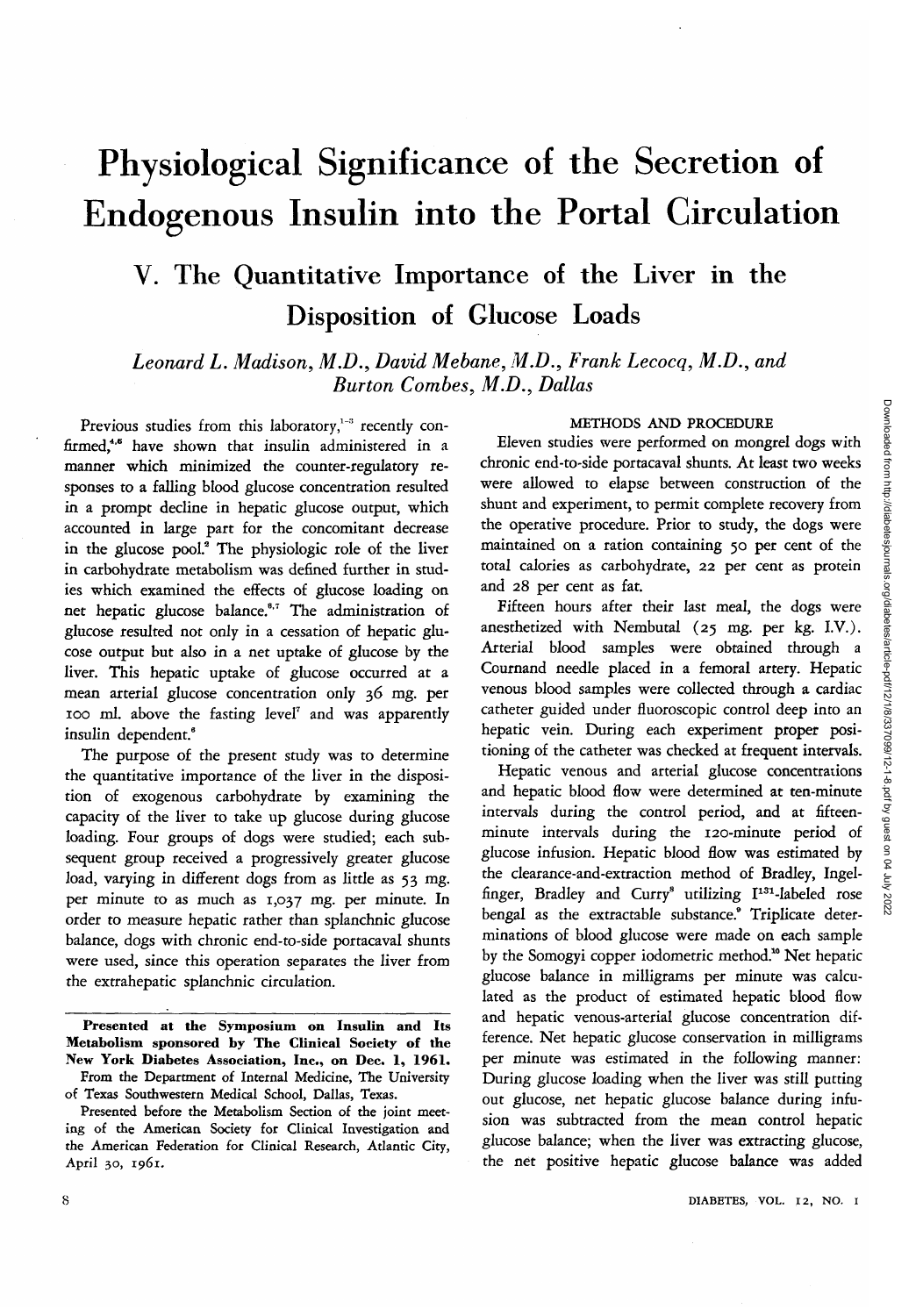) the mean control value (see results for actual calculations). The methods used in this laboratory already ave been described in detail.<sup>2</sup>

After obtaining control measurements, changes in net epatic glucose balance were followed for 120 minutes during a constant infusion of glucose administered into a hind limb vein. Four different rates of glucose lministration were studied. The dogs in Group I reeived glucose at a mean net\* rate of  $3.2$  mg. per kg. per min., and those in Groups II, III and IV at mean net rates of 19.9, 31.2 and 50.0 mg. per kg. per min. :spectively.

#### **RESULTS**

1. *Changes in net hepatic glucose balance.* As the et glucose loads were raised from a mean of 3.2 mg. er kg. per min. (70.5 mg./min.) (Group I) to 50 mg. per kg. per min. (858 mg./min.) (Group IV), the changes in net hepatic glucose balance increased progressively (tables 1, 2, and figure 1). Hepatic *upke* of glucose was present throughout the 120-minute fusion period in all dogs in Groups II, III and IV and reraged 65.1, 112.6 and 171.5 mg. per min. respective-(table 2). Since mean hepatic glucose output prior infusion was  $56.3$ ,  $59.0$  and  $53.3$  mg. per min., mean et conservation of glucose by the liver equaled 121.4, 171.6 and 224.8 mg. per min. in Groups II, III and IV figure  $1$ ). During the 120-minute period of glucose lministration, total hepatic glucose conservation aver- $\text{red } 4.4$ , 14.6, 20.6 and 27 gm. respectively in Groups through IV (table 3, and figure  $2$ ).

Since hepatic glucose uptake rose progressively as the ucose loads were increased, the maximal capacity the liver to extract glucose from the perfusing blood

\*Net rate equals actual glucose infusion rate minus urinary glucose loss.



**Effect of increasing glucose loads on net hepatic glu-** $G. 1.$ **cose conservation.**

could not be established or surpassed even with the massive glucose loads used in these studies (table 2, and figure  $1$ ). This capacity of the liver to take up glucose was in excess of 200 mg. per min. in Group IV for prolonged periods of time (table 2) and as high as  $467$  mg. per min. in Dog OL5 (table 1).

This progressive increase in net hepatic glucose conservation was the result in large part of changes in hepatic venous-arterial glucose concentration differences. Prior to glucose loading, mean hepatic venous-arterial glucose concentration differences equaled 23.1, 24.5, and 24.1 mg. per 100 ml. in Groups II, III and IV (table 2). During glucose administration, arterial glucose concentrations were higher than hepatic venous and averaged  $+18.3, +32.6$  and  $+45.6$  mg. per 100 ml., representing a total change of 41.4, 57.1 and 69.6 mg. per 100 ml. in Groups II, III and IV (table 2). Although mean hepatic blood flow increased during glucose loading and contributed to the progressive increase in hepatic glucose conservation, the changes in hepatic blood flow were small compared to the changes in hepatic venous-arterial glucose concentration differences (table 2); mean hepatic blood flow increased 42, 32 and 51 per cent in Groups II through IV, whereas hepatic venous-arterial glucose concentrations changed 179, 233 and 289 per cent respectively.

2. *Role of the liver and the peripheral tissues in the disposition of glucose loads.* From the observed changes in net hepatic glucose balance which attended glucose infusion, the approximate roles of the liver and the peripheral tissues in the disposition of glucose loads of varying magnitude can be calculated (table 3). The total amount of infused glucose which was utilized was estimated by subtracting the increment above control in the glucose pool at 120 minutes from the net amount of administered glucose. For these calculations, a glucose space of 20 per cent of body weight was used to prevent underestimating the role of the peripheral tissues. Corrections for urinary loss of glucose were made by using net glucose infusions (total glucose infused minus urinary loss) in these calculations. Peripheral glucose utilization was assumed to equal that amount of net infused glucose which could not be accounted for by both the changes in hepatic glucose balance and the increase in the glucose pool  $(table 3).$ 

The liver accounted for 53.7 per cent of the utilized glucose when the glucose loads were small, and 32.7 per cent (27 gm.) of the utilized glucose during administration of the largest loads (table 3). Despite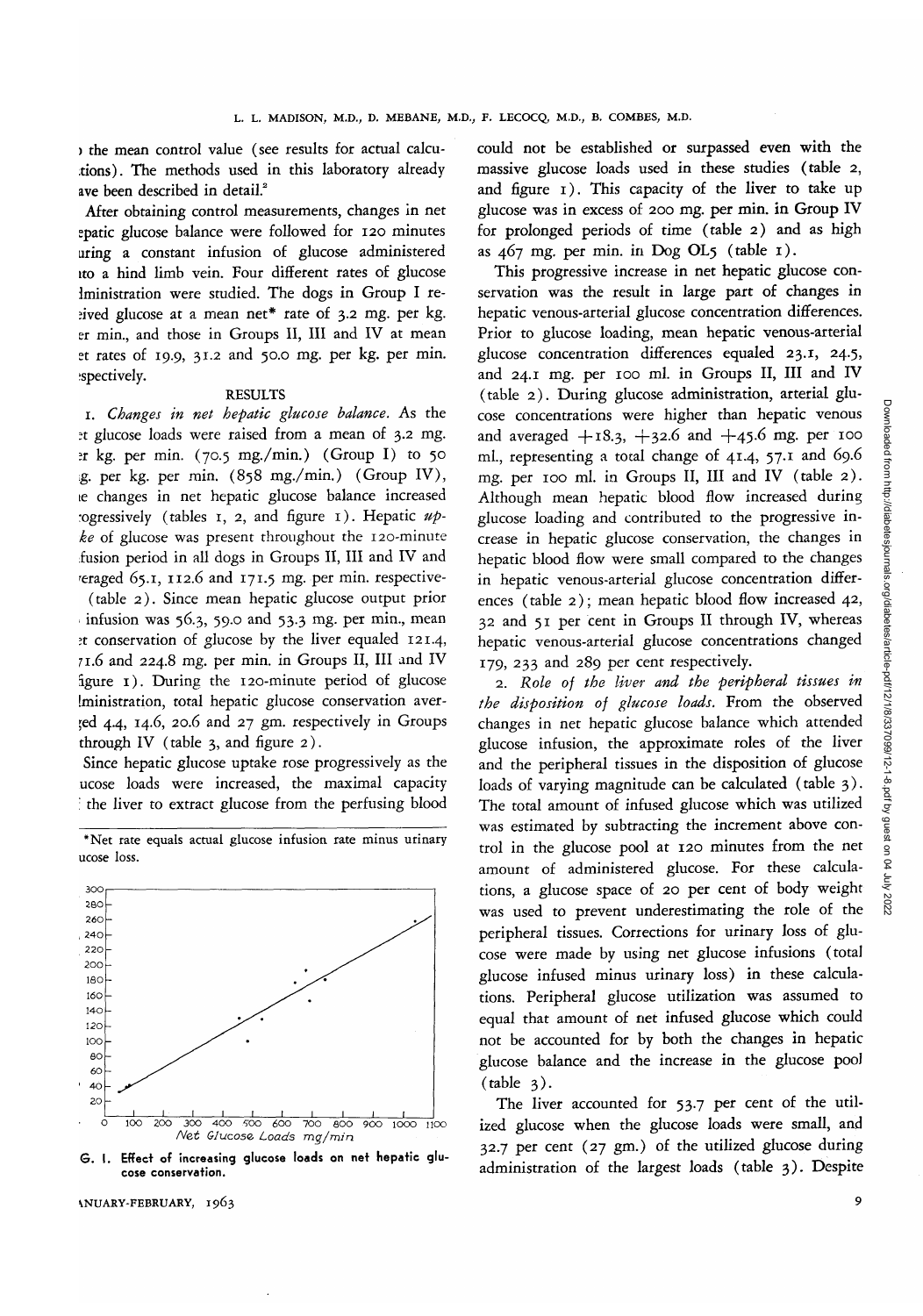PHYSIOLOGICAL SIGNIFICANCE OF THE SECRETION OF ENDOGENOUS INSULIN INTO THE PORTAL CIRCULATION

| R<br>۱. |  |
|---------|--|
|---------|--|

|                               | Control values<br>Minutes                                                                                                                                                                                                                                                                                                                                                                                                                                                                                                                                                                            |                                        |                                        |                                        |                                        |                                                       | Time during glucose infusion<br>Minutes                                   |                                               |                                                                                               |                                              |                                                               |                                                                                   |                                                      |                                                                                                |
|-------------------------------|------------------------------------------------------------------------------------------------------------------------------------------------------------------------------------------------------------------------------------------------------------------------------------------------------------------------------------------------------------------------------------------------------------------------------------------------------------------------------------------------------------------------------------------------------------------------------------------------------|----------------------------------------|----------------------------------------|----------------------------------------|----------------------------------------|-------------------------------------------------------|---------------------------------------------------------------------------|-----------------------------------------------|-----------------------------------------------------------------------------------------------|----------------------------------------------|---------------------------------------------------------------|-----------------------------------------------------------------------------------|------------------------------------------------------|------------------------------------------------------------------------------------------------|
| Dog No.                       |                                                                                                                                                                                                                                                                                                                                                                                                                                                                                                                                                                                                      | $-30$                                  | $-20$                                  | $-10$                                  | 0                                      | Mean control                                          | 15                                                                        | 30                                            | 45                                                                                            | 60                                           | 75                                                            | 90                                                                                | 105                                                  | 120                                                                                            |
|                               |                                                                                                                                                                                                                                                                                                                                                                                                                                                                                                                                                                                                      |                                        |                                        |                                        |                                        | Group I Glucose load 2.98 - 3.34 mg. per kg. per min. |                                                                           |                                               |                                                                                               |                                              |                                                               |                                                                                   |                                                      |                                                                                                |
| 1B <sub>6</sub><br>$17.7$ kg. | <b>EHBF</b><br>HV<br>A<br>$HV-A$<br><b>NHGB</b><br>Glucose                                                                                                                                                                                                                                                                                                                                                                                                                                                                                                                                           |                                        | 466.0<br>97.3<br>81.6<br>15.7<br>73.2  |                                        | 366.0<br>94.3<br>78.1<br>16.2<br>59.3  | 416.0<br>95.8<br>79.8<br>16.0<br>66.2                 | 313.0<br>98.7<br>83.0<br>15.7<br>49.1                                     | 205.0<br>99.8<br>84.9<br>14.9<br>30.5         | 222.0<br>107.4<br>93.8<br>13.6<br>30.2<br>$2.98$ mg./kg./min.                                 | 174.0<br>114.9<br>94.9<br>20.0<br>34.8       | 168.0<br>114.1<br>92.7<br>21.4<br>36.0                        | 133.0<br>106.8<br>89.5<br>17.3<br>22.9<br>$(52.9 \, \text{mg./min.})$             | 121.0<br>106.8<br>89.2<br>17.6<br>21.3               | 127.0<br>110.3<br>85.1<br>15.2<br>19.3<br>$\rightarrow$                                        |
| 1A24<br>$25.8 \text{ kg}$ .   | <b>EHBF</b><br>HV<br>A<br>HV-A<br><b>NHGB</b><br>Glucose                                                                                                                                                                                                                                                                                                                                                                                                                                                                                                                                             | 541.0<br>82.1<br>73.4<br>8.7<br>47.1   | 510.0<br>79.6<br>73.4<br>6.2<br>31.6   | 636.0<br>81.3<br>73.1<br>8.2<br>52.1   | 555.0<br>81.0<br>70.6<br>10.4<br>57.7  | 567.0<br>81.0<br>72.6<br>8.4<br>47.1                  | 453.0<br>80.2<br>82.1<br>$+1.9$<br>$+8.6$                                 | 432.0<br>79.4<br>84.0<br>$+4.6$<br>$+19.9$    | 370.0<br>78.0<br>77.7<br>$+0.3$<br>$+1.1$                                                     | 362.0<br>73.1<br>76.4<br>$+3.3$<br>$+11.9$   | 436.0<br>76.6<br>75.8<br>0.8<br>3.5                           | 495.0<br>76.2<br>75.7<br>0.5<br>2.5<br>3.2 mg./kg./min. $(82.5 \text{ mg./min.})$ | 496.0<br>77.3<br>73.8<br>3.5<br>17.4                 | 441.0<br>82.5<br>75.4<br>$7.1$<br>31.3<br>→○                                                   |
| 1A17<br>22.7 kg.              | <b>EHBF</b><br>H <sub>V</sub><br>A<br>$HV-A$<br><b>NHGB</b><br>Glucose                                                                                                                                                                                                                                                                                                                                                                                                                                                                                                                               | 442.0<br>81.4<br>67.5<br>13.9<br>61.4  | 463.0<br>79.5<br>65.9<br>13.6<br>63.0  | 382.0<br>88.5<br>64.8<br>23.7<br>90.5  | 509.0<br>85.1<br>67.5<br>17.6<br>90.0  | 449,0<br>83.6<br>66.4<br>17.2<br>76.2                 | 474.0<br>99.9<br>82.7<br>17.2<br>81.5                                     | 441.0<br>95.5<br>84.1<br>11.4<br>50.3         | 429.0<br>89.6<br>82.7<br>6.9<br>29.6                                                          | 369.0<br>87.6<br>82.2<br>5.4<br>19.9         | 343.0<br>86.8<br>78.7<br>8.1<br>27.8                          | 324.0<br>86.0<br>78.7<br>7.3<br>23.7<br>3.34 mg./kg./min. $(76 \text{ mg./min.})$ | 366.0<br>76.8<br>71.9<br>4.9<br>17.9                 | 302.0 <sup>8</sup><br>71.3₫<br>$65.9\overline{5}$<br>5.45<br>$16.3\frac{5}{9}$<br>→ ¤          |
|                               |                                                                                                                                                                                                                                                                                                                                                                                                                                                                                                                                                                                                      |                                        |                                        |                                        |                                        | Group II Glucose load 18 - 21.1 mg, per kg. per min.  |                                                                           |                                               |                                                                                               |                                              |                                                               |                                                                                   |                                                      |                                                                                                |
| 1K11<br>27.3 kg.              | <b>EHBF</b><br>HV<br>A<br>$HV-A$<br><b>NHGB</b><br>Glucose                                                                                                                                                                                                                                                                                                                                                                                                                                                                                                                                           | 399.0<br>87.6<br>70.8<br>16.8<br>67.0  |                                        | 301.0<br>90.0<br>70.0<br>20.0<br>60.2  | 294.0<br>92.3<br>70.4<br>21.9<br>64.4  | 331.0<br>90.0<br>70.4<br>19.6<br>63.9                 | 290.0<br>146.2<br>154.0<br>$+7.8$<br>$+22.6$                              | 421.0<br>167.5<br>176.0<br>$+8.5$<br>$+35.8$  | 379.0<br>177.3<br>189.0<br>$+11.7$<br>$+44.3$                                                 | 363.0<br>188.2<br>197.3<br>$+9.1$<br>$+34.5$ | 418.0<br>181.4<br>188.4<br>$+9.0$<br>$+37.6$                  | 180.7<br>189.7<br>$+9.0$<br>$+63.2$<br>18 mg./kg./min. (490 mg./min.)             | 702.0 1,023.0<br>177.8<br>185.3<br>$+7.5$<br>$+76.7$ | $963.0\frac{3}{60}$<br>$173.4\frac{5}{9}$<br>179.1 $\frac{5}{9}$<br>$+5.7g$<br>$+54.9%$<br>→ ያ |
| 1C <sub>6</sub><br>21.8 kg.   | <b>EHBF</b><br>HV<br>A<br>$HV-A$<br><b>NHGB</b><br>Glucose                                                                                                                                                                                                                                                                                                                                                                                                                                                                                                                                           | 323.0<br>93.3<br>74.6<br>18.7<br>60.4  | 379.0<br>94.9<br>74.8<br>20.1<br>69.5  | 346.0<br>94.4<br>79.1<br>15.3<br>52.9  | 332.0<br>89.6<br>77.5<br>12.1<br>40.2  | 345.0<br>93.1<br>76.5<br>16.6<br>55.8                 | 359.0<br>178.9<br>192.3<br>$+13.4$<br>$+48.1$                             | 370.0<br>202.2<br>225.3<br>$+23.1$<br>$+85.5$ | 351.0<br>210.3<br>235.7<br>$+25.4$<br>$+89.2$<br>$20.5$ mg./kg./min. $(477 \text{ mg./min.})$ | 355.0<br>217.8<br>241.1<br>$+23.3$           | 382.0<br>208.1<br>235.7<br>$+27.6$<br>$+82.7 + 105.4 + 124.2$ | 382.0<br>231.7<br>264.2<br>$+32.5$                                                | 349.0<br>231.7<br>264.7<br>$+33.0$                   | 376.0호<br>235.52<br>267.7<br>$+33.2^{\circ}$<br>$+115.2 + 121.1$                               |
| 0K15<br>25.4 kg.              | <b>EHBF</b><br>HV<br>A<br>$HV-A$<br><b>NHGB</b><br>Glucose                                                                                                                                                                                                                                                                                                                                                                                                                                                                                                                                           | 156.0<br>105.6<br>79.0<br>26.6<br>41.5 | 141.0<br>112.2<br>75.2<br>37.0<br>52.2 | 150.0<br>102.3<br>71.3<br>31.0<br>46.5 | 150.0<br>109.4<br>71.3<br>38.1<br>57.1 | 149.0<br>107.4<br>74.2<br>33.2<br>49.3                | 178.0<br>156.4<br>176.6<br>$+18.2$<br>$+32.4$<br>$\overline{\phantom{0}}$ | 190.0<br>173.3<br>207.1<br>$+33.8$            | 227.0<br>183.5<br>227.9<br>$+44.4$<br>$+64.2 + 100.8 + 126.0 + 137.7 + 106.6$                 | 277.0<br>194.9<br>240.4<br>$+45.5$           | 313.0<br>191.9<br>235.9<br>$+44.0$                            | 330.0<br>200.1<br>232.4<br>$+32.3$                                                | 305.0<br>190.7<br>221.0<br>$+30.3$<br>$+92.4$        | 280.0<br>180.8<br>$214.3\frac{1}{9}$<br>$+33.58$<br>$+93.8$ و                                  |
|                               | 21.1 mg./kg./min. $(535 \text{ mg./min.})$<br>*Net load, i.e., actual infusion minus urinary loss.<br>†Abbreviations as follows: EHBF, estimated hepatic blood flow in ml./min.; HV, hepatic venous glucose concentration in<br>mg. per 100 ml.; A, arterial glucose concentration in mg. per 100 ml.; HV-A, hepatic venous minus arterial glucose concentra- $\frac{3}{2}$<br>tion in mg. per 100 ml.; NHGB, net hepatic glucose balance in mg./min. Figures without preceding sign indicate net hepatic $\bar{z}$<br>glucose output. Those preceded by $+$ indicate net hepatic uptake of glucose. |                                        |                                        |                                        |                                        |                                                       |                                                                           |                                               |                                                                                               |                                              |                                                               |                                                                                   |                                                      |                                                                                                |

Effect of glucose loads\* of increasing magnitude upon hepatic glucose balancef

variations in the large loads from 19.9 to 50 mg. per kg. per min., in no study did the liver account for the disappearance of less than 24.4 per cent of the utilized load (table 3).

#### DISCUSSION

From these data it is apparent that the liver plays a quantitatively important role in the disposition of administered glucose at any level of glucose loading (table 3). Despite the administration of massive loads of glucose to most of the dogs in these studies, the maximal capacity of the liver to take up or store glucose could not be established (figure 1) and was observed to be as much as 467 mg. per min. (table 1), In general, the greater the glucose load, the greater the amount of glucose disposal accounted for by a change in hepatic glucose balance from a net output prior to infusion to a net uptake during infusion (table 2, figure 1). With the largest glucose loads averaging 858 mg. per min., hepatic glucose conservation amounted to as much as 27 gm. in two hours (figure 2, table  $3$ ).

Although the per cent of the utilized load disposed of by the liver decreased with increasing loads, in no instance did *it* fall below 24.4 per cent and consequently!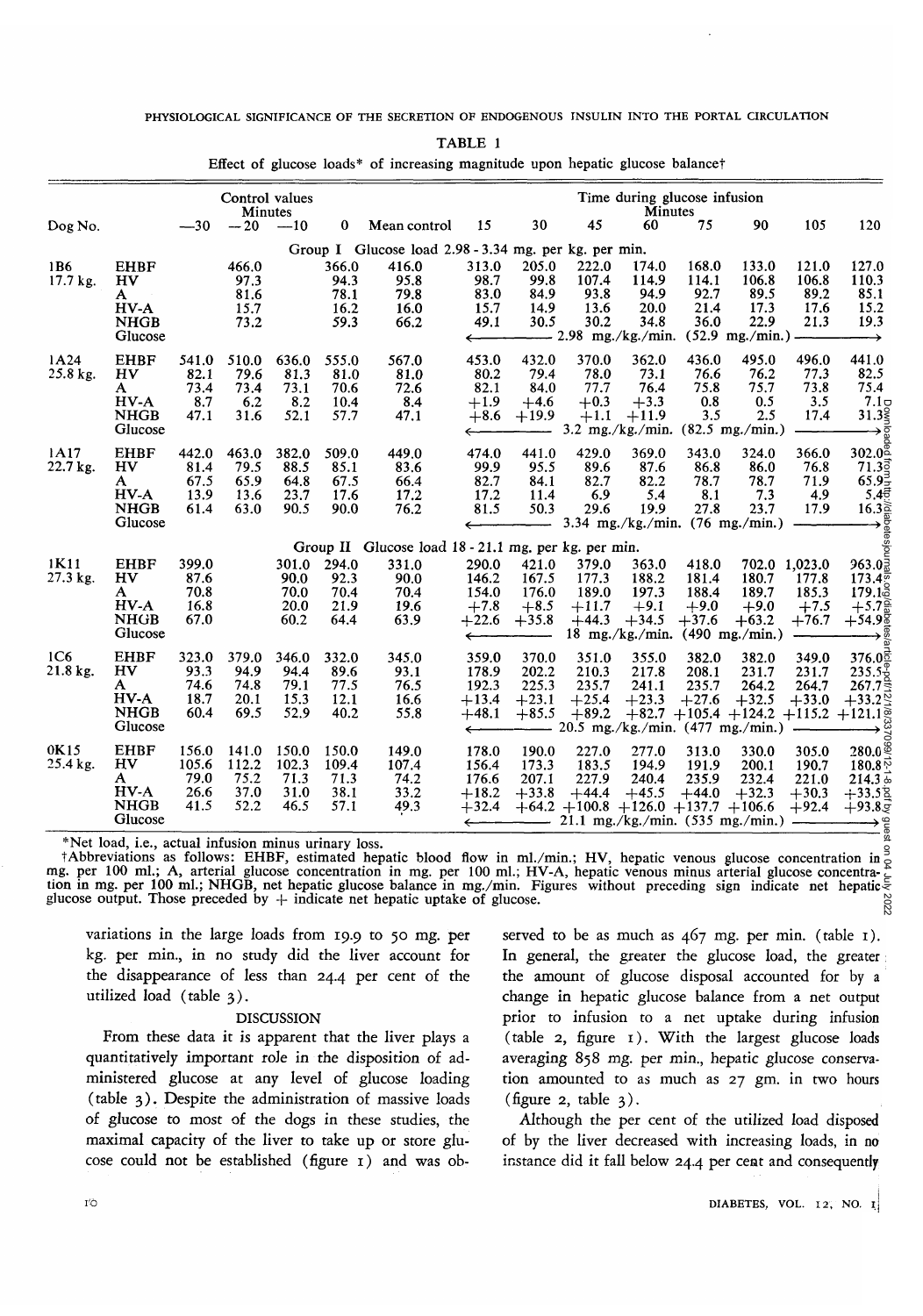|  |  | TABLE 1 (Continued) |
|--|--|---------------------|
|--|--|---------------------|

Effect of glucose loads\* of increasing magnitude upon hepatic glucose balance†

| Minutes<br>Minutes<br>30<br>15<br>45<br>75<br>90<br>$\bf{0}$<br>Mean control<br>60<br>105<br>Dog No.<br>$-30$<br>$-20$<br>$-10$<br>Group III Glucose load 30.2 - 31.8 mg. per kg. per min.<br><b>EHBF</b><br>320.0<br>317.0<br>323.0<br>346.0<br>335.0<br>353.0<br>384.0<br>383.0<br>0L19<br>294.0<br>360.0<br>303.0<br>288.0<br>174.5<br>78.9<br>87.2<br>84.5<br>190.7<br>190.5<br>193.2<br>189.5<br>192.0<br>HV<br>87.4<br>190.7<br>24.5 kg.<br>69.5<br>68.5<br>206.2<br>236.8<br>238.8<br>244.0<br>238.3<br>235.8<br>69.0<br>66.7<br>68.4<br>238.8<br>A<br>$HV-A$<br>18.4<br>12.2<br>18.7<br>$+31.7$<br>$+46.1$<br>$+48.3$<br>$+50.8$<br>$+48.8$<br>$+45.1$<br>16.4<br>$+46.8$<br>59.2<br><b>NHGB</b><br>54.1<br>39.0<br>50.8<br>$+109.7 +154.0 +170.5 +195.0 +187.0 +137.0 +135.0 +150.0$<br>$30.25$ mg./kg./min. $(741$ mg./min.)<br>Glucose<br>205.0<br>228.0<br>313.0<br><b>EHBF</b><br>187.0<br>182.0<br>358.0<br>353.0<br>396.0<br>180.0<br>160.0<br>202.0<br>410.0<br>159.7<br>178.7<br>183.8<br>HV<br>106.2<br>103.6<br>117.0<br>111.3<br>109.5<br>183.8<br>176.1<br>170.5<br>167.5<br>78.5<br>77.5<br>76.5<br>200.2<br>228.6<br>229.9<br>224.3<br>74.9<br>75.4<br>217.8<br>209.2<br>204.9<br>A<br>$+40.5$<br>HV-A<br>27.7<br>28.7<br>39.5<br>35.9<br>33.0<br>$+49.9$<br>$+46.1$<br>$+40.5$<br>$+41.7$<br>$+41.7$<br>$+34.4$<br><b>NHGB</b><br>51.8<br>51.6<br>63.2<br>72.5<br>59.8<br>$+83.0 +113.8 +144.3 +145.0 +147.2 +165.1 +141.0 +155.49$<br>Glucose<br>31.5 mg./kg./min. $(674 \text{ mg./min.})$<br><b>EHBF</b><br>267.0<br>279.0<br>271.0<br>272.0<br>284.0<br>332.0<br>332.0<br>326.0<br>302.0<br>307.0<br>345.0<br>213.6<br>89.6<br>87.2<br>95.0<br>90.6<br>168.8<br>204.5<br>219.9<br>220.7<br>227.8<br>HV<br>217.0<br>64.2<br>191.8<br>232.7<br>249.8<br>256.3<br>257.2<br>69.1<br>66.0<br>66.4<br>263.8<br>253.0<br>A<br>20.5<br>21.2<br>$+36.4$<br>$+37.0$<br>30.8<br>24.2<br>$+23.0$<br>$+28.2$<br>$+36.2$<br>$+36.0$<br>HV-A<br>$+36.0$<br><b>NHGB</b><br>54.8<br>59.1<br>83.5<br>65.8<br>$+93.6 +120.2 +118.7 +111.7 +110.5 +124.0 +148.0\text{m}$<br>$+65.3$<br>Glucose<br>31.8 mg./kg./min. $(695 \text{ mg./min.})$<br>Group IV Glucose load 48.1 - 51.9 mg. per kg. per min.<br><b>EHBF</b><br>237.0<br>217.0<br>163.0<br>165.0<br>196.0<br>195<br>248<br>224<br>248<br>301<br>355<br>370<br>98.7<br>91.7<br>268<br>325<br>353<br>358<br>379<br>400<br>410<br>HV<br>82.7<br>85.3<br>100.1<br>62.9<br>65.2<br>295<br>367<br>420<br>442<br>477<br>63.2<br>64.7<br>70.0<br>406<br>456<br>A<br>34.0<br>26.5<br>$+27$<br>$HV-A$<br>19.8<br>22.1<br>30.1<br>$+42$<br>$+53$<br>$+62$<br>$+63$<br>$+56$<br>$+67$<br>46.9<br><b>NHGB</b><br>48.0<br>55.4<br>50.0<br>50.0<br>$+53$<br>$+154$<br>$+190$<br>$+104$<br>+119<br>$+197$<br>$+248$<br>48.1 mg./kg./min. (678 mg./min.)<br>Glucose<br>$\overline{\phantom{0}}$ | 120<br>398.0<br>193.2<br>240.8<br>$+37.6$<br>434.0<br>167.0<br>202.8<br>$+35.8$<br>423.08<br>$217.0\overline{5}$ |  |  |  |  |  |  |  |  |
|-------------------------------------------------------------------------------------------------------------------------------------------------------------------------------------------------------------------------------------------------------------------------------------------------------------------------------------------------------------------------------------------------------------------------------------------------------------------------------------------------------------------------------------------------------------------------------------------------------------------------------------------------------------------------------------------------------------------------------------------------------------------------------------------------------------------------------------------------------------------------------------------------------------------------------------------------------------------------------------------------------------------------------------------------------------------------------------------------------------------------------------------------------------------------------------------------------------------------------------------------------------------------------------------------------------------------------------------------------------------------------------------------------------------------------------------------------------------------------------------------------------------------------------------------------------------------------------------------------------------------------------------------------------------------------------------------------------------------------------------------------------------------------------------------------------------------------------------------------------------------------------------------------------------------------------------------------------------------------------------------------------------------------------------------------------------------------------------------------------------------------------------------------------------------------------------------------------------------------------------------------------------------------------------------------------------------------------------------------------------------------------------------------------------------------------------------------------------------------------------------------------------------------------------------------------------------------------------------------------------------------------------------------------------------------------------------------------------------------------------------------------------------------------------------------------------------------------------------|------------------------------------------------------------------------------------------------------------------|--|--|--|--|--|--|--|--|
|                                                                                                                                                                                                                                                                                                                                                                                                                                                                                                                                                                                                                                                                                                                                                                                                                                                                                                                                                                                                                                                                                                                                                                                                                                                                                                                                                                                                                                                                                                                                                                                                                                                                                                                                                                                                                                                                                                                                                                                                                                                                                                                                                                                                                                                                                                                                                                                                                                                                                                                                                                                                                                                                                                                                                                                                                                                 |                                                                                                                  |  |  |  |  |  |  |  |  |
| 0K22<br>21.4 kg.<br>0K29<br>21.8 kg.<br>0L7<br>$14.1 \text{ kg}$ .                                                                                                                                                                                                                                                                                                                                                                                                                                                                                                                                                                                                                                                                                                                                                                                                                                                                                                                                                                                                                                                                                                                                                                                                                                                                                                                                                                                                                                                                                                                                                                                                                                                                                                                                                                                                                                                                                                                                                                                                                                                                                                                                                                                                                                                                                                                                                                                                                                                                                                                                                                                                                                                                                                                                                                              |                                                                                                                  |  |  |  |  |  |  |  |  |
|                                                                                                                                                                                                                                                                                                                                                                                                                                                                                                                                                                                                                                                                                                                                                                                                                                                                                                                                                                                                                                                                                                                                                                                                                                                                                                                                                                                                                                                                                                                                                                                                                                                                                                                                                                                                                                                                                                                                                                                                                                                                                                                                                                                                                                                                                                                                                                                                                                                                                                                                                                                                                                                                                                                                                                                                                                                 |                                                                                                                  |  |  |  |  |  |  |  |  |
|                                                                                                                                                                                                                                                                                                                                                                                                                                                                                                                                                                                                                                                                                                                                                                                                                                                                                                                                                                                                                                                                                                                                                                                                                                                                                                                                                                                                                                                                                                                                                                                                                                                                                                                                                                                                                                                                                                                                                                                                                                                                                                                                                                                                                                                                                                                                                                                                                                                                                                                                                                                                                                                                                                                                                                                                                                                 | 252.0<br>$+35.05$                                                                                                |  |  |  |  |  |  |  |  |
|                                                                                                                                                                                                                                                                                                                                                                                                                                                                                                                                                                                                                                                                                                                                                                                                                                                                                                                                                                                                                                                                                                                                                                                                                                                                                                                                                                                                                                                                                                                                                                                                                                                                                                                                                                                                                                                                                                                                                                                                                                                                                                                                                                                                                                                                                                                                                                                                                                                                                                                                                                                                                                                                                                                                                                                                                                                 |                                                                                                                  |  |  |  |  |  |  |  |  |
|                                                                                                                                                                                                                                                                                                                                                                                                                                                                                                                                                                                                                                                                                                                                                                                                                                                                                                                                                                                                                                                                                                                                                                                                                                                                                                                                                                                                                                                                                                                                                                                                                                                                                                                                                                                                                                                                                                                                                                                                                                                                                                                                                                                                                                                                                                                                                                                                                                                                                                                                                                                                                                                                                                                                                                                                                                                 | 347<br>419<br>496<br>$+77$<br>$+267$                                                                             |  |  |  |  |  |  |  |  |
| 371<br>442<br>415<br>382<br>0 <sub>L5</sub><br><b>EHBF</b><br>264.0<br>255.0<br>278.0<br>250.0<br>262.0<br>380<br>391<br>491<br>98.2<br>85.3<br>95.5<br>94.1<br>303<br>415<br>492<br>578<br>708<br>744<br>20 kg.<br>HV<br>97.4<br>617<br>73.0<br>71.4<br>73.0<br>71.9<br>72.3<br>340<br>450<br>540<br>608<br>683<br>806<br>A<br>768<br>23.6<br>$+37$<br>HV-A<br>25.2<br>12.3<br>21.8<br>$+35$<br>$+48$<br>$+30$<br>$+66$<br>$+60$<br>26.0<br>$+62$<br><b>NHGB</b><br>66.5<br>59.0<br>66.3<br>34.2<br>56.5<br>$+137$<br>$+199$<br>$+250$<br>$+304$<br>$+155$<br>$+115$<br>$+235$<br>Glucose<br>51.9 mg./kg./min. $(1,037 \text{ mg./min.})$                                                                                                                                                                                                                                                                                                                                                                                                                                                                                                                                                                                                                                                                                                                                                                                                                                                                                                                                                                                                                                                                                                                                                                                                                                                                                                                                                                                                                                                                                                                                                                                                                                                                                                                                                                                                                                                                                                                                                                                                                                                                                                                                                                                                      | 570<br>766<br>848<br>$\overline{2}$<br>$+82$<br>$+467$                                                           |  |  |  |  |  |  |  |  |
| *Net load, <i>i.e.</i> , actual infusion minus urinary loss.<br>†Abbreviations as follows: EHBF, estimated hepatic blood flow in ml./min.; HV, hepatic venous glucose concentration in<br>mg. per 100 ml.; A, arterial glucose concentration in mg. per 100 ml.; HV-A, hepatic venous minus arterial glucose concentra- $\frac{1}{6}$<br>tion in mg. per 100 ml.; NHGB, net hepatic glucose balance in mg./min. Figures without preceding sign indicate net hepatic<br>glucose output. Those preceded by $+$ indicate net hepatic uptake of glucose.                                                                                                                                                                                                                                                                                                                                                                                                                                                                                                                                                                                                                                                                                                                                                                                                                                                                                                                                                                                                                                                                                                                                                                                                                                                                                                                                                                                                                                                                                                                                                                                                                                                                                                                                                                                                                                                                                                                                                                                                                                                                                                                                                                                                                                                                                            |                                                                                                                  |  |  |  |  |  |  |  |  |
| the total amount of glucose taken up by the liver in-<br>olism. When mean arterial blood glucose concentration                                                                                                                                                                                                                                                                                                                                                                                                                                                                                                                                                                                                                                                                                                                                                                                                                                                                                                                                                                                                                                                                                                                                                                                                                                                                                                                                                                                                                                                                                                                                                                                                                                                                                                                                                                                                                                                                                                                                                                                                                                                                                                                                                                                                                                                                                                                                                                                                                                                                                                                                                                                                                                                                                                                                  |                                                                                                                  |  |  |  |  |  |  |  |  |
| creased progressively (table 3). During administration<br>was raised only 11.6 mg. per 100 ml. (Group I, table 2)                                                                                                                                                                                                                                                                                                                                                                                                                                                                                                                                                                                                                                                                                                                                                                                                                                                                                                                                                                                                                                                                                                                                                                                                                                                                                                                                                                                                                                                                                                                                                                                                                                                                                                                                                                                                                                                                                                                                                                                                                                                                                                                                                                                                                                                                                                                                                                                                                                                                                                                                                                                                                                                                                                                               |                                                                                                                  |  |  |  |  |  |  |  |  |
| of the large glucose loads, despite variations in both<br>by a glucose infusion averaging 70.5 mg. per min., 53.7                                                                                                                                                                                                                                                                                                                                                                                                                                                                                                                                                                                                                                                                                                                                                                                                                                                                                                                                                                                                                                                                                                                                                                                                                                                                                                                                                                                                                                                                                                                                                                                                                                                                                                                                                                                                                                                                                                                                                                                                                                                                                                                                                                                                                                                                                                                                                                                                                                                                                                                                                                                                                                                                                                                               |                                                                                                                  |  |  |  |  |  |  |  |  |
| the infused loads (447 to 1,037 mg. per min.) and in<br>per cent of the infused load disappeared from the glucose<br>.                                                                                                                                                                                                                                                                                                                                                                                                                                                                                                                                                                                                                                                                                                                                                                                                                                                                                                                                                                                                                                                                                                                                                                                                                                                                                                                                                                                                                                                                                                                                                                                                                                                                                                                                                                                                                                                                                                                                                                                                                                                                                                                                                                                                                                                                                                                                                                                                                                                                                                                                                                                                                                                                                                                          |                                                                                                                  |  |  |  |  |  |  |  |  |

the total amount of glucose taken up by the liver increased progressively (table 3). During administration of the large glucose loads, despite variations in both the infused loads  $(447 \text{ to } 1,037 \text{ mg.} \text{ per min.})$  and in the total amount of glucose utilized (45-95 gm.) over the total amount of glucose utilized (45-95 gm.) over<br>the 120-minute period of infusion, an average of 29 per cent of the total glucose utilized was accounted for by a change in net hepatic glucose balance (table 3).

While these significant changes in hepatic glucose balance were associated with moderate to marked elevations of arterial glucose concentration, such hyperglycemia is not necessary for either an hepatic uptake of glucose or hepatic glucose conservation (tables 1 and 3).<sup>7</sup> Hyperglycemia of this magnitude was intentionally induced in an attempt to determine the maximal capacity of the liver to extract glucose and, in this manner, to define the maximal role of the liver in carbohydrate metab-

olism. When mean arterial blood glucose concentration was raised only 11.6 mg. per 100 ml. (Group I, table 2) by a glucose infusion averaging 70.5 mg. per min., 53.7 per cent of the infused load disappeared from the glucose<br>pool as a consequence of changes in hepatic glucose<br>metabolism (table a). Moreover, other studies<sup>6,7</sup> from metabolism (table  $3$ ). Moreover, other studies<sup>6,7</sup> from this laboratory, designed to determine the arterial glucose concentration at which hepatic glucose output stopped and hepatic uptake started, revealed that this change occurred at a mean arterial glucose concentration of 116 mg. per 100 ml. Recently Landau, Leonards and Barry, using the triply catheterized dog maintained on a high carbohydrate diet, confirmed these findings.<sup>11</sup> Examination of their data showed that hepatic glucose uptake occurred at a mean arterial plasma glucose concentration of 119 mg. per 100 ml.

Evidence indicating that this capacity of the liver to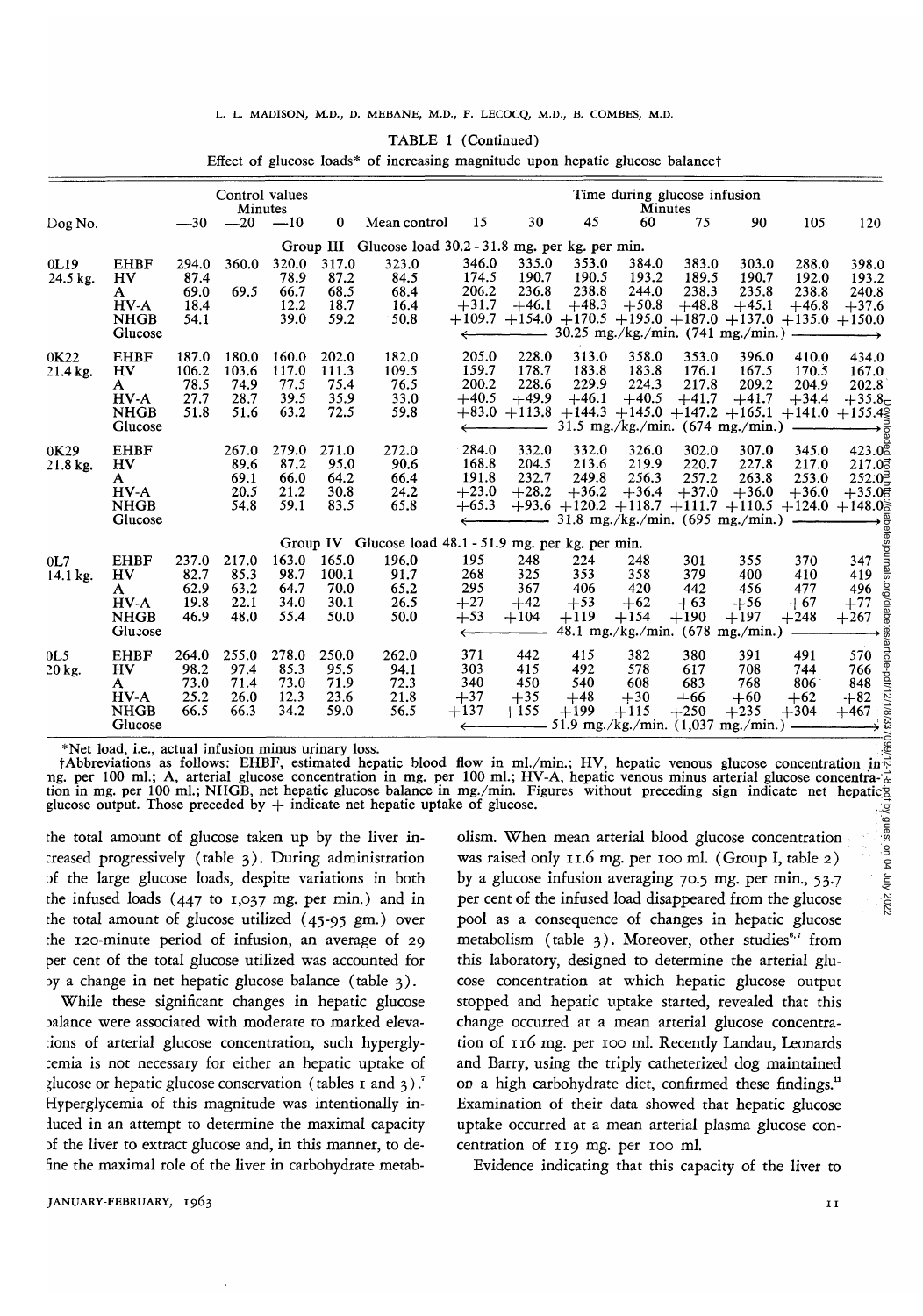|           |                                                            |                                       |                                        |                                       |                                       | mean enanges in hepatic glucose valance unting glucose loading. Of increasing magnitude |                                               |                                               |                                               |                                                          |                                               |                                                                                                                                                       |                                               |                                               |
|-----------|------------------------------------------------------------|---------------------------------------|----------------------------------------|---------------------------------------|---------------------------------------|-----------------------------------------------------------------------------------------|-----------------------------------------------|-----------------------------------------------|-----------------------------------------------|----------------------------------------------------------|-----------------------------------------------|-------------------------------------------------------------------------------------------------------------------------------------------------------|-----------------------------------------------|-----------------------------------------------|
|           |                                                            |                                       | Control values<br><b>Minutes</b>       |                                       |                                       |                                                                                         | Time during glucose infusion<br>Minutes       |                                               |                                               |                                                          |                                               |                                                                                                                                                       |                                               |                                               |
|           |                                                            | $-30$                                 | $-20$                                  | $-10$                                 | $\bf{0}$                              | Mean control                                                                            | 15                                            | 30                                            | 45                                            | 60                                                       | 75                                            | 90                                                                                                                                                    | 105                                           | 120                                           |
| Group I   | <b>EHBF</b><br>HV<br>A<br>$HV-A$<br><b>NHGB</b><br>Glucose | 497.0<br>81.8<br>70.5<br>11.3<br>54.3 | 480.0<br>85.5<br>73.6<br>11.9<br>55.9  | 509.0<br>83.9<br>69.0<br>14.9<br>71.3 | 477.0<br>86.8<br>73.1<br>13.7<br>69.0 | 477.0<br>86.8<br>72.9<br>13.9<br>63.2                                                   | 413.0<br>92.9<br>82.6<br>10.3<br>40.7         | 359.0<br>91.6<br>84.3<br>7.3<br>20.3          | 340.0<br>91.7<br>84.7<br>7.0<br>19.6          | 305.0<br>91.9<br>84.5<br>7.4<br>14.3<br>3.2 mg./kg./min. | 316.0<br>92.5<br>82.4<br>10.1<br>22.4         | 317.0<br>89.7<br>81.3<br>8.4<br>16.4<br>$(70.5 \, \text{mg.}/\text{min.})$                                                                            | 328.0<br>87.0<br>78.3<br>8.7<br>18.9          | 290.0<br>88.0<br>75.5<br>12.5<br>22.3         |
| Group II  | <b>EHBF</b><br>HV<br>A<br>$HV-A$<br><b>NHGB</b><br>Glucose | 293.0<br>95.5<br>74.8<br>20.7<br>56.3 | 260.0<br>103.6<br>75.0<br>28.6<br>60.9 | 266.0<br>95.6<br>73.5<br>22.1<br>53.2 | 263.0<br>97.1<br>73.1<br>24.0<br>53.9 | 271.0<br>96.8<br>73.7<br>23.1<br>56.3                                                   | 276.0<br>160.5<br>174.3<br>$+13.8$<br>$+34.4$ | 327.0<br>181.0<br>202.8<br>$+21.8$<br>$+61.8$ | 319.0<br>190.4<br>217.5<br>$+27.1$<br>$+78.1$ | 332.0<br>199.6<br>226.3<br>$+26.7$<br>$+81.1$            | 371.0<br>193.8<br>220.0<br>$+26.2$<br>$+93.6$ | 471.0<br>204.2<br>228.8<br>$+24.6$<br>$+98.0$<br>19.9 mg./kg./min. $(494 \text{ mg./min.})$                                                           | 559.0<br>200.1<br>223.7<br>$+23.6$<br>$+94.8$ | 540.0<br>196.2<br>220.4<br>$+24.2$<br>$+89.9$ |
| Group III | <b>EHBF</b><br>HV<br>A<br>$HV-A$<br><b>NHGB</b><br>Glucose | 241.0<br>96.8<br>73.8<br>23.0<br>53.0 | 269.0<br>96.6<br>71.2<br>25.4<br>53.2  | 253.0<br>94.4<br>70.1<br>24.3<br>53.8 | 263.0<br>97.8<br>69.4<br>28.4<br>71.7 | 259.0<br>94.9<br>70.4<br>24.5<br>58.8                                                   | 278.0<br>167.7<br>199.4<br>$+31.7$            | 298.0<br>191.3<br>232.6<br>$+41.3$            | 333.0<br>196.0<br>239.5<br>$+43.5$            | 356.0<br>199.0<br>241.5<br>$+42.5$                       | 346.0<br>195.4<br>237.8<br>$+42.4$            | 335.0<br>198.7<br>236.3<br>$+37.6$<br>$+86.0 +120.5 +145.0 +153.0 +149.0 +138.0 +133.0 +151.0$<br>31.2 mg./kg./min. $(704 \text{ mg.}/\text{min.})$ – | 348.0<br>193.2<br>232.2<br>$+39.0$            | 418.0<br>192.4<br>231.9<br>$+39.5$            |
| Group IV  | <b>EHBF</b><br>HV<br>A<br>$HV-A$<br><b>NHGB</b><br>Glucose | 251.0<br>90.5<br>68.0<br>22.5<br>56.7 | 236.0<br>91.3<br>67.3<br>24.0<br>57.2  | 221.0<br>92.0<br>68.9<br>23.1<br>44.8 | 208.0<br>97.8<br>71.0<br>26.8<br>54.5 | 229.0<br>92.9<br>68.8<br>24.1<br>53.3                                                   | 283.0<br>286.0<br>318.0<br>$+32.0$            | 345.0<br>370.0<br>409.0<br>$+39.0$            | 320.0<br>423.0<br>473.0<br>$+50.0$            | 315.0<br>468.0<br>514.0<br>$+46.0$                       | 340.0<br>498.0<br>563.0<br>$+65.0$            | 373.0<br>554.0<br>612.0<br>$+58.0$<br>$+95.0 +130.0 +159.0 +135.0 +220.0 +216.0 +276.0 +367.0$<br>50 mg./kg./min. $(858 \text{ mg.}/\text{min.})$     | 430.0<br>577.0<br>642.0<br>$+65.0$            | 458.0<br>593.0<br>672.0<br>$+79.0$            |

TARIE 2 Mean changes in hepatic glucose balance during glucose loading\* of increasing magnitudet

\*Net glucose loads, i.e. actual infusion minus urinary loss. tSee table 1 for abbreviations.



**appearance accounted for by a change in net hepatic glucose balance.**

take up glucose during glucose loading is insulin dependent has been reported previously<sup>®</sup> and recently summarized.<sup>7</sup> In additional studies,<sup>12</sup> raising the arterial glucose concentration to levels as high as 901 mg. per 100 ml. in diabetic dogs by glucose infusions failed to result in a net uptake of glucose by the liver. Indeed the liver continued to deliver large amounts of glucose

to the glucose pool despite this profound hyperglycemia. However, administration of insulin immediately prior to glucose loading produced an hepatic uptake of glucose at arterial concentrations *lower* than the preinfusion levels.<sup>6,12</sup> The failure of the liver of a diabetic dog to extract glucose despite elevation of arterial blood glucose to 525 mg. per 100 ml., and prompt return of the ability of the liver to take up glucose after brief pretreatment with insulin are illustrated in figures 3 and 4.

The effects of glucose loads on net hepatic glucose balance reported in these studies fail to agree either quantitatively<sup>18,14</sup> or qualitatively<sup>15-17</sup> with the results from isotopic dilution studies designed to characterize the response of the liver to glucose loading. However, these discrepancies can be understood in *light* of the *fundamental differences in the parameters that each* technic measures. In the present studies net balance of glucose across the liver was determined by measuring total hepatic influx and efflux of glucose. This net balance is the resultant of two opposing processes, i.e., hepatic new glucose pioduction which contributes glucose to the perfusing blood, and hepatic glucose utilization which removes glucose and thereby diminishes efflux. On the other hand, all the isotopic dilution tech-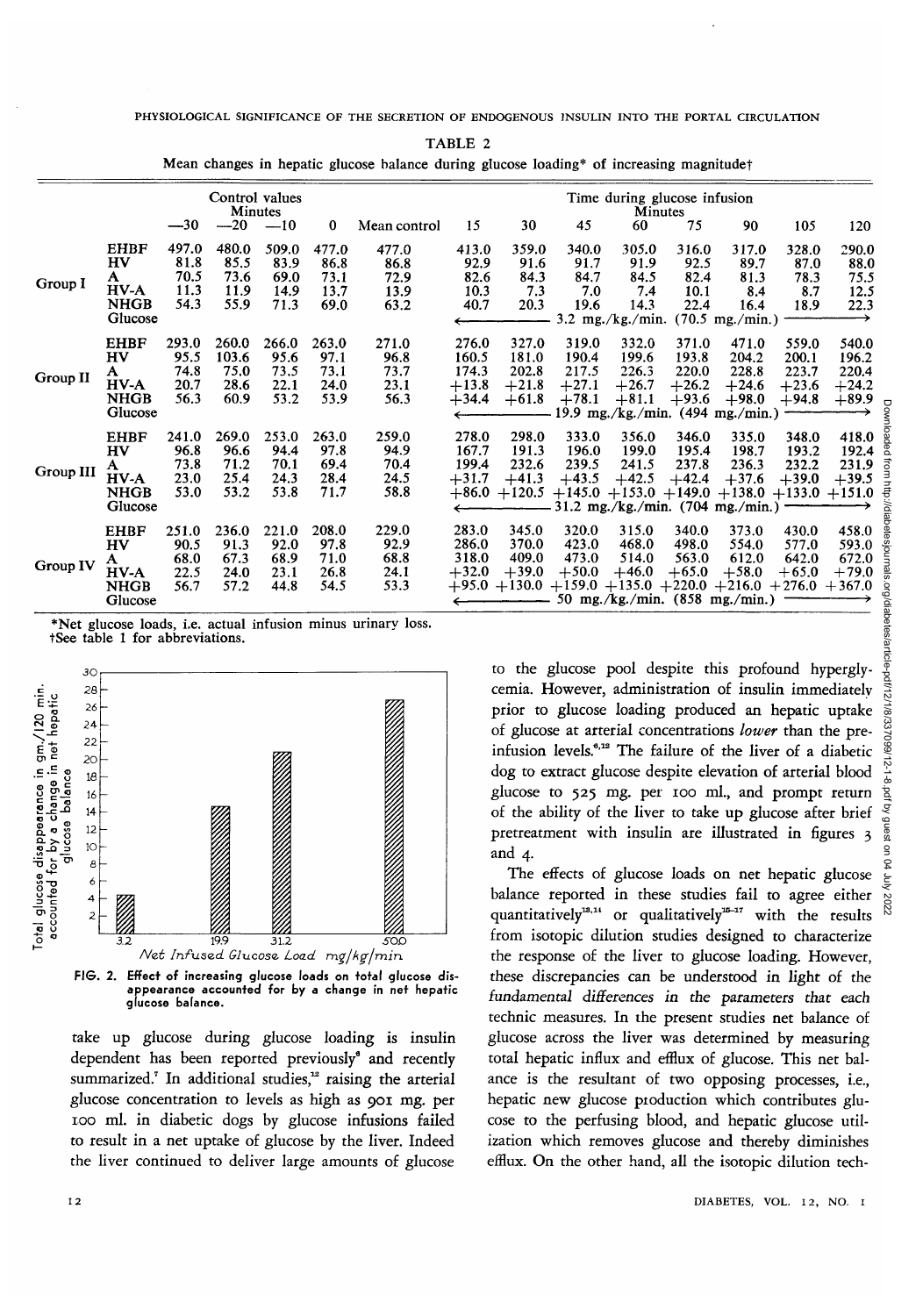| Dog<br>Group                      | No.                     | Net<br>infusion<br>$mg./120$ min. | Control              | Mean hepatic glucose<br>balance mg./min.<br>During<br>infusion |                         | Net hepatic glucose<br>conservation*<br>mg./min. mg./120 min. Control | Glucose pool<br>mg.     | Final                     | Increase                | Peripheral<br>utilization<br>Increase/<br>120 min. | Liver                | Per cent of<br>utilized load<br>accounted for by:<br>Peripheral<br>tissues |
|-----------------------------------|-------------------------|-----------------------------------|----------------------|----------------------------------------------------------------|-------------------------|-----------------------------------------------------------------------|-------------------------|---------------------------|-------------------------|----------------------------------------------------|----------------------|----------------------------------------------------------------------------|
| 1                                 | 1B6<br>1A24<br>1A17     | 6.350<br>9,900<br>9,120           | 66.2<br>47.1<br>76.2 | 34.5<br>6.9<br>38.1                                            | 31.7<br>40.2<br>38.1    | 3,800<br>4,820<br>4,570                                               | 2,820<br>3,760<br>3,010 | 3,010<br>3,890<br>2,990   | 190<br>130<br>$-20$     | 2,360<br>4,950<br>4,570                            | 61.7<br>49.4<br>50.0 | 38.3<br>50.6<br>50.0                                                       |
| Mean                              |                         | 8,460                             | 63.2                 | 26.5                                                           | 36.7                    | 4,400                                                                 | 3,197                   | 3,297                     | 100                     | 3,960                                              | 53.7                 | 46.3                                                                       |
| П<br>$\mathbf{I}$<br>$\mathbf{I}$ | 1K11<br>1C6<br>0K15     | 58,810<br>53.630<br>65,400        | 63.9<br>55.8<br>49.3 | $+37.5$<br>$+79.5$<br>$+78.2$                                  | 101.4<br>135.3<br>127.5 | 12,168<br>16,236<br>15,300                                            | 3,840<br>3,340<br>3,770 | 9,780<br>11,670<br>10,890 | 5,940<br>8,330<br>7,120 | 37,742<br>29,074<br>42,984                         | 24.4<br>35.8<br>26.3 | 75.6<br>64.2<br>73.7                                                       |
| Mean                              |                         | 59,280                            | 56.3                 | $+65.1$                                                        | 121.4                   | 14,570                                                                | 3,650                   | 10.780                    | 7,130                   | 36,600                                             | 28.8                 | 71.2                                                                       |
| Ш<br>Ш<br>Ш                       | 0L19<br>0K22<br>0K29    | 88,940<br>80,850<br>83,700        | 50.8<br>59.7<br>66.4 | $+132.0$<br>$+115.0$<br>$+90.8$                                | 182.8<br>174.7<br>157.2 | 21,960<br>20,960<br>18,800                                            | 3,350<br>3,270<br>2,900 | 11.800<br>8,680<br>11,000 | 8,450<br>5,410<br>8,100 | 58,530<br>54,776<br>56,800                         | 27.3<br>27.7<br>24.9 | 72.7<br>72.3<br>75.1                                                       |
| Mean                              |                         | 84,500                            | 59.0                 | $+112.6$                                                       | 171.6                   | 20,570                                                                | 3,173                   | 10,493                    | 7,320                   | 56,700                                             | 26.6                 | 73.4                                                                       |
| IV<br>IV                          | 0L7<br>0 <sub>L</sub> 5 | 81,400<br>124,500                 | 50.0<br>56.5         | $+142.4$<br>$+200.7$                                           | 192.4<br>257.2          | 23,100<br>30,860                                                      | 2,800<br>4,000          | 14,000<br>33,900          | 11.200<br>29,900        | 47,100<br>63,740                                   | 32.9<br>32.6         | 67.1<br>67.4                                                               |
| Mean                              |                         | 102.950                           | 53.3                 | $+171.5$                                                       | 224.8                   | 26,980                                                                | 3,400                   | 23,950                    | 20,550                  | 55,420                                             | 32.7                 | 67.3                                                                       |

| TABLE 3                              |  |  |  |  |  |  |  |  |  |
|--------------------------------------|--|--|--|--|--|--|--|--|--|
| Disposition of infused glucose loads |  |  |  |  |  |  |  |  |  |

\*Value for mean hepatic glucose balance during infusion subtracted from mean control hepatic glucose output, where liver<br>was still putting out glucose, and added to mean control when a net uptake of glucose by the liver wa

nics<sup>13-17</sup> measure only new glucose production assumed measure only new glucose production assumed to be hepatic in origin in its entirety. Such technics do not quantitate net hepatic glucose balance, nor can they distinguish hepatic glucose utilization from peripheral glucose utilization.<sup>1</sup> Therefore, the maximal change in hepatic glucose metabolism which such technics are capable of detecting during glucose loading can be no greater than the initial magnitude of hepatic new glucose production. The latter, in the postabsorptive state, has been shown to be similar to the hepatic glucose output (figure 5, part A).<sup>18</sup> Even if glucose loading resulted in a prompt decline in hepatic new glucose production, the data from the present study indicate that all isotopic dilution technics would seriously underestimate the changes in hepatic glucose metabolism which attend glucose loading (figure 5, parts B and C); the greater the glucose load the greater the discrepancy between the actual changes in net hepatic glucose balance and the changes measured by isotopic dilution technics (figure 5, part D). For these reasons, such isotopic dilution methods are not technically suited for defining the role of the liver in the disposition of glucose loads. Despite the fact that the terms "hepatic new glucose production" and "net hepatic glucose balance" are not synonymous, they continue to be confused and used interchangeably.<sup>4,11</sup>

While the data from the present studies provide evidence for the importance of the liver in blood glucose

**EFFECT OF GLUCOSE ALONE ON NET HEPATIC GLUCOSE BALANCE IN A DIABETIC DOG**



**FIG. 3. Effect of glucose alone on net hepatic glucose balance in a diabetic dog. Although arterial blood glucose was raised to 525 mg. per 100 ml., hepatic glucose uptake was not observed.**

homeostasis during glucose loading, they probably represent an underestimation of the magnitude of its physiological role in the intact organism following a carbohydrate meal. In these studies on dogs with portacaval shunts, the endogenous insulin secreted under the impact of a rising blood glucose concentration reached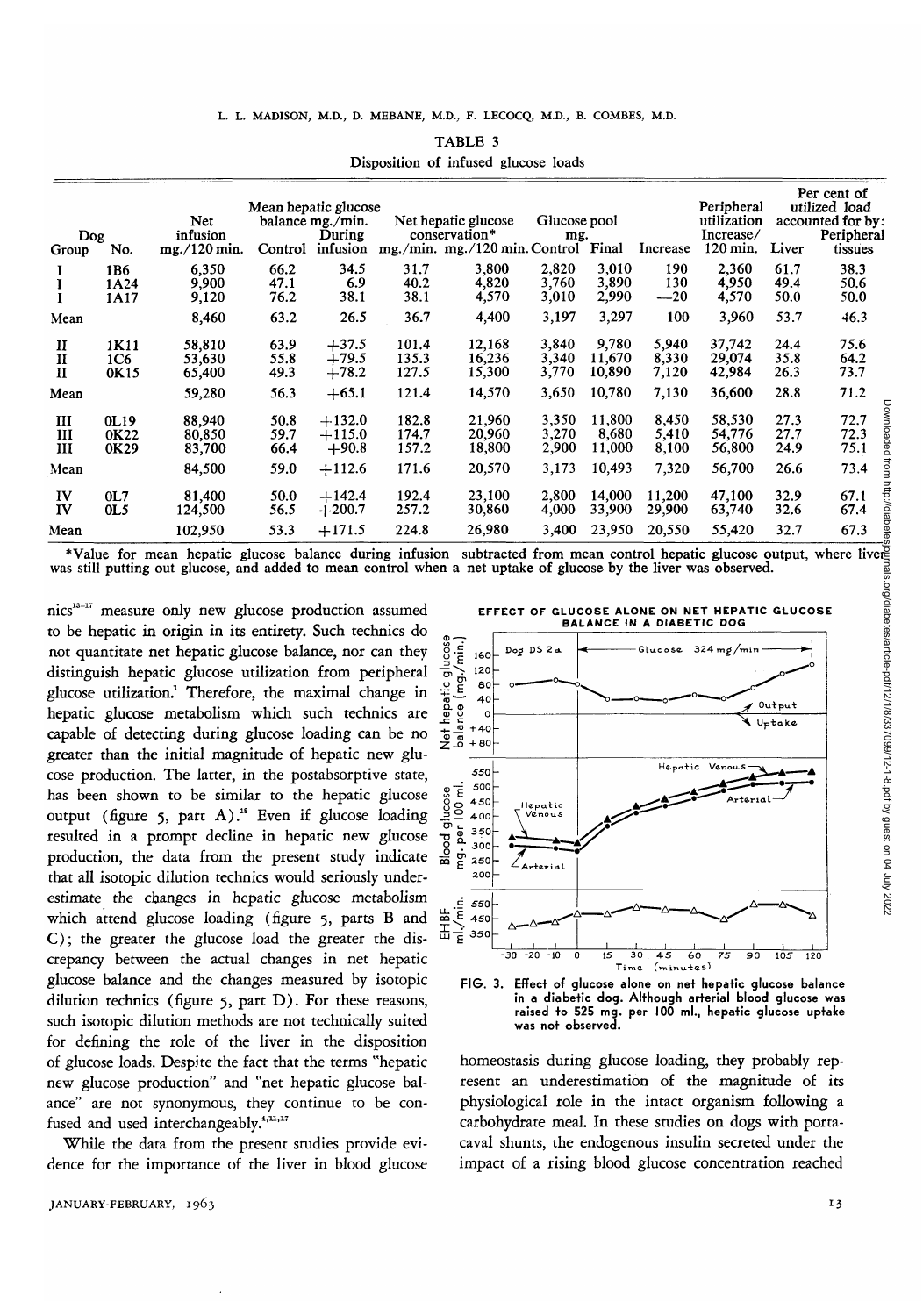

**FIG. 4. Effect of brief pretreatment with insulin on net hepatic glucose balance during glucose loading in a diabetic dog. The administration of a glucose load in the same diabetic dog following pretreatment with insulin for only one hour resulted in uptake of glucose by the liver at an arterial glucose concentration of 196 mg. per 100 ml., a value 58 mg. per 100 ml. below the fasting control.**

the peripheral circulation without first traversing the liver. In addition the glucose loads were infused into a peripheral vein. Under such circumstances, the peripheral tissues and the liver were exposed to identical concentrations of glucose and of insulin, a situation quite dissimilar from that which obtains during a carbohydrate meal in an intact animal. In the latter instance, all the secreted insulin and absorbed glucose first enter the portal circulation. As a consequence, the liver is exposed to concentrations and amounts of insulin and glucose not possible for any other tissue. Moreover, a large amount of this insulin is bound to the liver during its initial transhepatic passage.<sup>19,20</sup> It is not unreasonable, therefore, to infer that under such physiological circumstances the liver would be expected to play an even greater role in the disposition of ingested carbohydrate than has been herein demonstrated. SUMMARY AND CONCLUSION

The quantitative importance of the liver in the disposition of glucose loads was studied in eleven dogs by examining the capacity of the liver to take up glucose during the infusion of graded loads of glucose varying from 53 to 1,037 mg. per min. Dogs with portacaval shunts were used to permit measurement of net hepatic rather than splanchnic glucose balance.

The data indicate that, at all levels of glucose admin-

| <b>HEPATIC</b><br><b>GLUCOSE</b><br>INFLUX | LIVER                                                                                    | <b>HEPATIC</b><br><b>GLUCOSE</b><br>EFFLUX | THEORETICAL<br>NET GLUCOSE<br><b>BALANCE</b><br>ACROSS LIVER<br>mg/min | bu<br><b>HEPATIC</b><br><b>BLOOD FLOW</b><br>IN PORTACAVAL<br>SHUNT DOGS<br>mg/min | AMOUNT MEASURABLE<br><b>ISOTOPE</b><br>DILUTION<br><b>TECHNICS</b><br>mg/min |
|--------------------------------------------|------------------------------------------------------------------------------------------|--------------------------------------------|------------------------------------------------------------------------|------------------------------------------------------------------------------------|------------------------------------------------------------------------------|
| 400 mg/min                                 | Production (P) = 55 ma/min<br>$P-V = 50$<br>Utilization(U)=5 mg/min                      | 450mg/min                                  | -50                                                                    | -50                                                                                | $-55$                                                                        |
| B<br>800 mg/min                            | POSSIBLE EFFECTS OF GLUCOSE LOADING<br>Production =55 mg/min<br>Utilization = 200 mg/min | $P-V = 145655$ mg/min                      | $+145$                                                                 | +145                                                                               | -55                                                                          |
| 800 mg/min<br>C                            | $Production = 0$<br>Utilization =145 mg/min                                              | > P-U= 145 655 mg/min                      | $+145$                                                                 | +145                                                                               | Ω                                                                            |
| 1000mg/min<br>T.                           | Production = 0<br>Utilization = 250 mg/min                                               | > p-c/-250 750 mg/min                      | +250                                                                   | +250                                                                               | O                                                                            |

**FIG. 5. Comparison of the theoretical changes in net hepatic glucose balance during glucose loading with those measured by the hepatic blood flow technic in dogs with portacaval shunts and by the isotopic glucose-C-14 dilution technics in the intact dog. The label A describes the conditions in the fasting state prior to glucose loading. Labels B, C, and D identify the possible changes in net hepatic glucose balance which may occur during glucose loading. Hepatic glucose efflux is equal to hepatic glucose influx plus hepatic glucose production minus hepatic glucose utilization. The theoretical change in net hepatic glucose balance is compared with the change which each method is technically capable of measuring. See text for details.**

istration, the liver plays a quantitatively significant role in disposing of the infused loads. The greater the glucose load, the greater the amount of glucose disposed of by a change in net hepatic glucose balance. With large loads not only did hepatic glucose output cease, but the liver extracted in excess of 200 mg. of glucose per min. from the perfusing blood, resulting in a net hepatic glucose conservation of as much as 13.5 gm. per hr. With small glucose loads averaging 70.5 mg. per min., the liver accounted for the disappearance of 53.7 and the peripheral tissues for 46.3 per cent of the infused load. When large loads varying from 447 to 1,037 mg. per min. were administered, no less than 24.4 per cent and an average of 29 per cent of the utilized load disappeared from the glucose pool as a consequence of a change in hepatic glucose balance.

SUMMARIO IN INTERLINGUA

*Le Signification Physiologic del Secretion de Insulina Endogene ad in le Circulation Portal.*

*V. Le Importantia Quantitative del Hepate in le Disposition de Cargas de Glucosa*

Le importantia quantitative del hepate in le disposition de cargas de glucosa esseva studiate in dece-un canes per medio de un examine del capacitate del hepate de acceptar glucosa durante le infusion de graduate